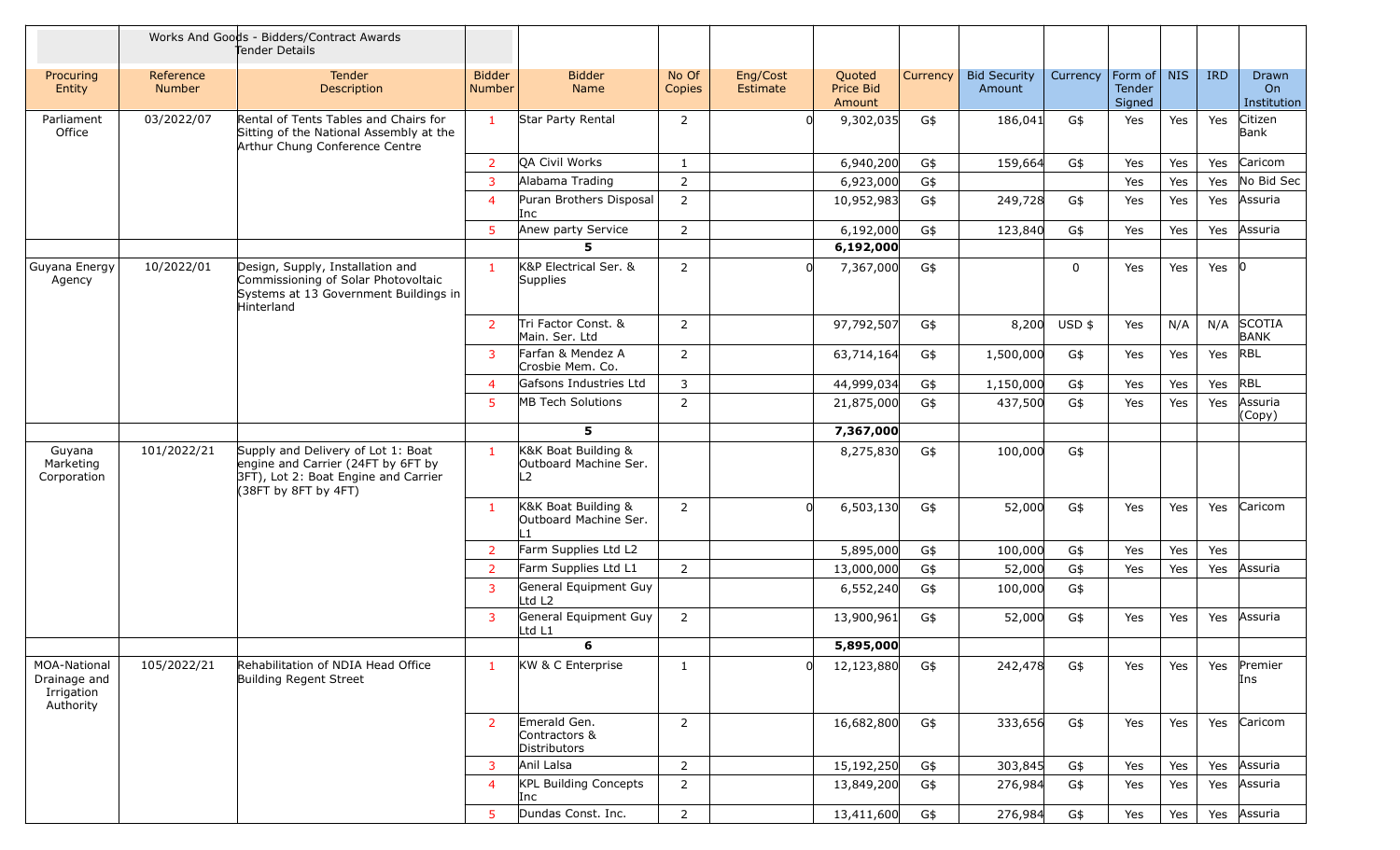|                         |                            | Works And Goods - Bidders/Contract Awards<br>Tender Details                                                    |                                |                                            |                 |                      |                               |          |                               |             |                                    |            |            |                            |
|-------------------------|----------------------------|----------------------------------------------------------------------------------------------------------------|--------------------------------|--------------------------------------------|-----------------|----------------------|-------------------------------|----------|-------------------------------|-------------|------------------------------------|------------|------------|----------------------------|
| Procuring<br>Entity     | Reference<br><b>Number</b> | <b>Tender</b><br>Description                                                                                   | <b>Bidder</b><br><b>Number</b> | <b>Bidder</b><br><b>Name</b>               | No Of<br>Copies | Eng/Cost<br>Estimate | Quoted<br>Price Bid<br>Amount | Currency | <b>Bid Security</b><br>Amount | Currency    | Form of<br><b>Tender</b><br>Signed | <b>NIS</b> | <b>IRD</b> | Drawn<br>On<br>Institution |
|                         | 105/2022/21                |                                                                                                                | 6                              | Singh's Brothers<br>Contrcating Ser.       | $\overline{2}$  |                      | 12,300,400                    | G\$      | 246,008                       | G\$         | Yes                                | Yes        | Yes        | Diamond                    |
|                         |                            |                                                                                                                | $\overline{7}$                 | K. Kulial Gen.<br>Contractor               | $\overline{2}$  |                      | 15,003,300                    | G\$      | 300,660                       | G\$         | Yes                                | Yes        | Yes        | Diamond<br>Ins             |
|                         |                            |                                                                                                                | 8                              | Brick & Mortar Const.<br>Ser. & Gen. Sup., | $\overline{2}$  |                      | 16,920,000                    | G\$      |                               |             | Yes                                | Yes        | Yes        | No Bid Sec<br>Seen         |
|                         |                            |                                                                                                                | 9                              | TVS Eng. Contracting &<br>Const. Est.      | $\overline{2}$  | 13,481,350           | 12,805,350                    | G\$      |                               |             | Yes                                | Yes        | Yes        | No Bid Sec.<br>Seen        |
|                         |                            |                                                                                                                |                                | $\mathbf{9}$                               |                 |                      | 12,123,880                    |          |                               |             |                                    |            |            |                            |
|                         | 106/2022/21                | Fabrication and Installation of<br>Stainless-Steel Door at Herstelling EBD                                     | -1                             | Compas Industrial<br>Services              | $\overline{2}$  |                      | 14,000,000                    | G\$      | 280,000                       | G\$         | Yes                                | Yes        | Yes        | Assuria                    |
|                         |                            |                                                                                                                | $\overline{2}$                 | J&A Lumberyard &<br>Contracting Servicers  | $\overline{2}$  |                      | 13,705,000                    | G\$      | 274,100                       | G\$         | Yes                                | Yes        | Yes        | Assuria                    |
|                         |                            |                                                                                                                | 3                              | Industrial Fabrication<br>Inc              | $\overline{2}$  | 14,632,000           | 29,562,633                    | G\$      | 615,000                       | G\$         | Yes                                | Yes        | Yes        | Premier<br>Ins             |
|                         |                            |                                                                                                                |                                | $\overline{\mathbf{3}}$                    |                 |                      | 13,705,000                    |          |                               |             |                                    |            |            |                            |
|                         | 107/2022/21                | Construction of Pump Station at A-Line<br>Sluice Reg 3                                                         | -1                             | Platinum Investment<br>Inc                 | $\overline{2}$  |                      | 764,338,410                   | G\$      | 11,465,076                    | G\$         | Yes                                | Yes        | Yes        | Caricom                    |
|                         |                            |                                                                                                                | $\overline{2}$                 | Civcon Engineering<br>Contractors          |                 |                      | 672,540,550                   | G\$      | 10,756,439                    | G\$         | Yes                                | Yes        | Yes        | Caricom                    |
|                         |                            |                                                                                                                | $\overline{2}$                 | Civcon Engineering<br>Contractors          | $\overline{2}$  |                      | 717,095,940                   | G\$      | 10,088,108                    | G\$         | Yes                                | Yes        | Yes        | Caricom                    |
|                         |                            |                                                                                                                | 3                              | Roopan Ramoutar Inv.                       | $\overline{2}$  |                      | 971,352,585                   | G\$      | 14,827,689                    | G\$         | Yes                                | Yes        | Yes        | Assuria                    |
|                         |                            |                                                                                                                | $\overline{4}$                 | VR Construction Inc                        | $\overline{2}$  | 597,466,100          | 637,722,690                   | G\$      | 12,947,328                    | G\$         | Yes                                | Yes        | Yes        | Caricom                    |
|                         |                            |                                                                                                                |                                | 5                                          |                 |                      | 637,722,690                   |          |                               |             |                                    |            |            |                            |
| Guyana Energy<br>Agency | 12/2022/01                 | Supply and Delivery of Field Equipment<br>and Office Supplies for the GEA                                      | $\mathbf{1}$                   | Giftland Office Max                        | 1               | <sup>0</sup>         | 488,000                       | G\$      |                               | $\mathbf 0$ | Yes                                | Yes        |            | Yes BSDP C/S               |
|                         |                            |                                                                                                                | $\overline{2}$                 | Starcom Office Furniture<br>Guy            | $\overline{2}$  |                      | 607,620                       | G\$      |                               |             | Yes                                | Yes        | Yes        | <b>BSDP C/S</b>            |
|                         |                            |                                                                                                                | $\overline{3}$                 | The Hardware Depot                         | $\overline{2}$  |                      | 14,686,050                    | G\$      | 293,721                       | G\$         | Yes                                | Yes        | Yes        | Diamond                    |
|                         |                            |                                                                                                                | $\overline{4}$                 | Kojac                                      | $\overline{2}$  |                      | 570,877                       |          |                               |             | Yes                                | Yes        | Yes        | <b>BSDP C/S</b>            |
|                         |                            |                                                                                                                | 5                              | Regal Stationery & Com.<br>Centre          | $\overline{2}$  |                      | 501,160                       | G\$      |                               |             | Yes                                | Yes        | Yes        | <b>BSDP C/S</b>            |
|                         |                            |                                                                                                                | 6                              | Urban Eng. & Energy<br>Solution Inc        | $\mathbf{1}$    |                      | 6,783,135                     | G\$      | 135,663                       | G\$         | Yes                                | Yes        | Yes        | Premier<br>Ins             |
|                         |                            |                                                                                                                | $\overline{7}$                 | Western Scientific                         | $\overline{2}$  |                      | 6,727,319                     | G\$      | 210,000                       | G\$         | Yes                                | Yes        | Yes        | Premier Ins<br>(Copy)      |
|                         |                            |                                                                                                                |                                | $\overline{ }$                             |                 |                      | 488,000                       |          |                               |             |                                    |            |            |                            |
| Guyana Water<br>Inc.    | 13/2022/45                 | Installation of HDPE Transmission Mains<br>from Shelterbelt to Water Street along<br>Church Street, Georgetown | $\overline{1}$                 | Nabi Const Inc. (Vat<br>Exclusive)         | $\overline{2}$  |                      | 183,341,050                   | G\$      | 3,600,000                     | G\$         | Yes                                | Yes        | Yes        | Assuria                    |
|                         |                            |                                                                                                                | 2                              | R, Kissoon Contracting<br>Ser              | $\overline{2}$  |                      | 167,564,301                   | G\$      | 2,520,000                     | G\$         | Yes                                | Yes        | Yes        | <b>GTM</b>                 |
|                         |                            |                                                                                                                | 3                              | S, Jagmohan Const. &<br>Gen. Sup. Inc.     | $\overline{2}$  |                      | 175,976,450                   | G\$      | 3,000,000                     | G\$         | Yes                                | Yes        | Yes        | Premier<br>Ins             |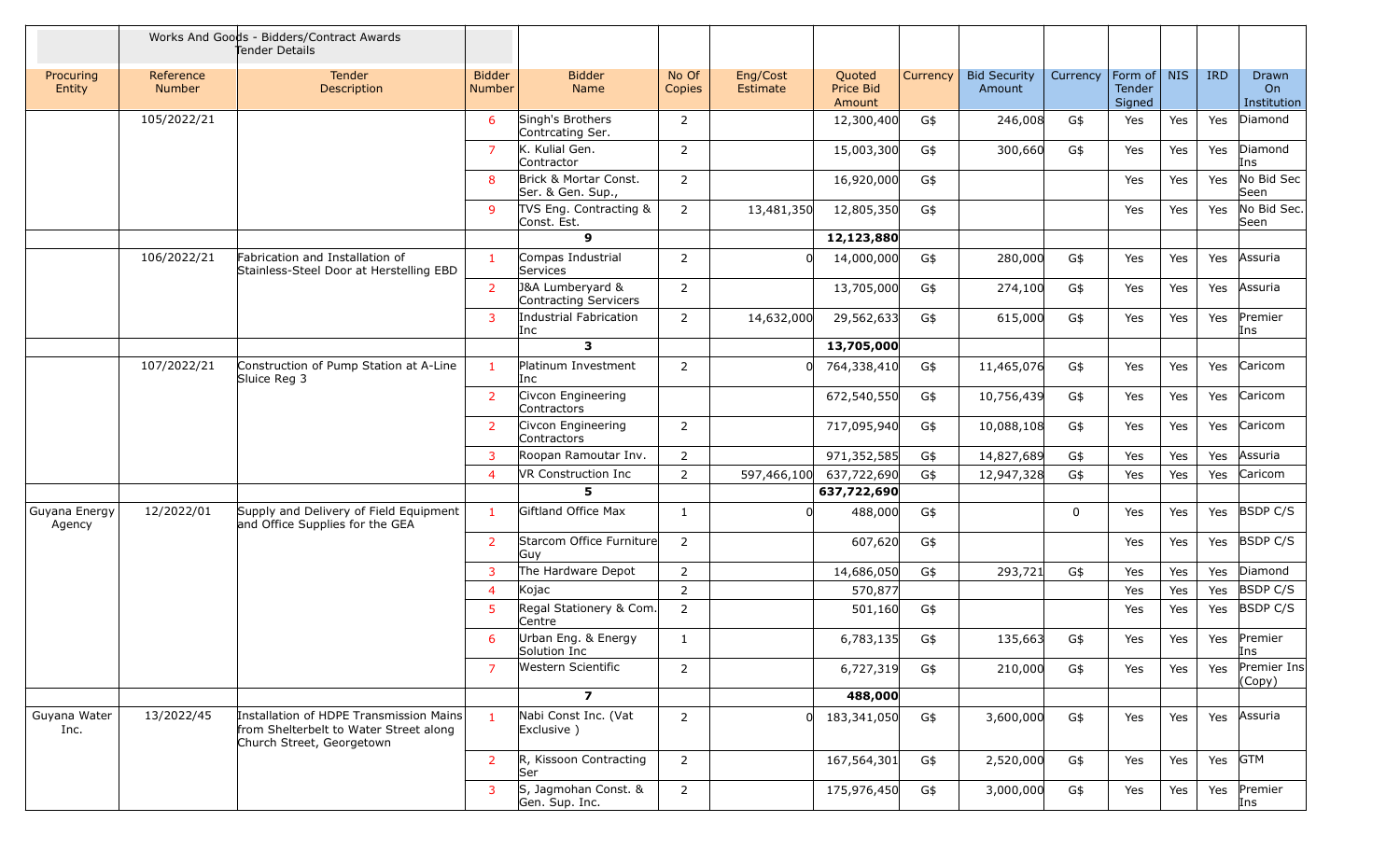|                                 |                            | Works And Goods - Bidders/Contract Awards<br>Tender Details                       |                                |                                                |                 |                      |                               |          |                               |             |                             |            |            |                                    |
|---------------------------------|----------------------------|-----------------------------------------------------------------------------------|--------------------------------|------------------------------------------------|-----------------|----------------------|-------------------------------|----------|-------------------------------|-------------|-----------------------------|------------|------------|------------------------------------|
| Procuring<br>Entity             | Reference<br><b>Number</b> | Tender<br>Description                                                             | <b>Bidder</b><br><b>Number</b> | <b>Bidder</b><br>Name                          | No Of<br>Copies | Eng/Cost<br>Estimate | Quoted<br>Price Bid<br>Amount | Currency | <b>Bid Security</b><br>Amount | Currency    | Form of<br>Tender<br>Signed | <b>NIS</b> | <b>IRD</b> | Drawn<br>On<br>Institution         |
|                                 | 13/2022/45                 |                                                                                   | $\overline{4}$                 | Samaroo Investment                             | $\overline{2}$  | 178,357,640          | 176,596,955                   | G\$      | 2,685,000                     | G\$         | Yes                         | Yes        | Yes        | Assuria                            |
|                                 |                            |                                                                                   |                                | 4                                              |                 |                      | 167,564,301                   |          |                               |             |                             |            |            |                                    |
| Ministry of<br>Finance          | 15/2022/03                 | Supply and Delivery of Computer<br>Equipment, devices& Accessories                | $\mathbf{1}$                   | Giftland Office Max                            | $\mathbf{1}$    |                      | 56,970,000                    | G\$      | 1,139,400                     | G\$         | Yes                         | Yes        | Yes        | Nafico                             |
|                                 |                            |                                                                                   | $\overline{2}$                 | The Hardware Depot                             | $\overline{2}$  |                      | 448,326,100                   | G\$      | 8,966,522                     | G\$         | Yes                         | Yes        | Yes        | Diamond                            |
|                                 |                            |                                                                                   | $\overline{3}$                 | H Nauth & Sons                                 | $\overline{2}$  |                      | 350,620,332                   | G\$      | 7,500,000                     | G\$         | Yes                         | Yes        | Yes        | Nafico                             |
|                                 |                            |                                                                                   | $\overline{4}$                 | C Mobile                                       | $\overline{2}$  |                      | 479,844,000                   | G\$      | 9,593,133                     | G\$         | Yes                         | Yes        | Yes        | Nafico                             |
|                                 |                            |                                                                                   | 5 <sup>5</sup>                 | HP Logoistics Inc                              | $\overline{2}$  |                      | 359,083,200                   | G\$      | 7,181,644                     | G\$         | Yes                         | Yes        | Yes        | Caricom                            |
|                                 |                            |                                                                                   | 6                              | PBS Technologies Inc                           | $\overline{2}$  |                      | 600,888,300                   | G\$      | 13,213,420                    | G\$         | Yes                         | Yes        | Yes        | Nafico                             |
|                                 |                            |                                                                                   | $\overline{7}$                 | Cell Phone Shack                               | $\mathbf{1}$    |                      | 235,527,797                   | G\$      | 4,710,556                     | G\$         | Yes                         | Yes        | Yes        | Premier                            |
|                                 |                            |                                                                                   | 8                              | NT Computeac                                   | $\mathbf{1}$    |                      | 437,759,691                   | G\$      | 9,000,000                     | G\$         | Yes                         | Yes        | Yes        | Assuria                            |
|                                 |                            |                                                                                   | 9                              | Platinum Sales &<br>Services                   | $\overline{2}$  |                      | 673,220,000                   | G\$      | 13,464,400                    | G\$         | Yes                         | Yes        | Yes        | Caricom                            |
|                                 |                            |                                                                                   | 10                             | Mohabieer Construction                         | 1               |                      | 239,170,000                   | G\$      | 4,743,400                     | G\$         | Yes                         | Yes        | Yes        | Nafico                             |
|                                 |                            |                                                                                   | 11                             | Star Computer                                  | $\mathbf{1}$    |                      | 29,950,294                    | G\$      | 600,000                       | G\$         | Yes                         | Yes        | Yes        | Premier                            |
|                                 |                            |                                                                                   | 12                             | Imon Wireless Solutions<br>Inc                 | $\overline{2}$  |                      | 38, 367, 173                  | G\$      | 770,000                       | G\$         | Yes                         | Yes        | Yes        | Assuria                            |
|                                 |                            |                                                                                   | 13                             | Nationwide Imports                             | $\mathbf{1}$    |                      | 36,687,600                    | G\$      | 733,752                       | G\$         | Yes                         | Yes        | Yes        | <b>GTM</b>                         |
|                                 |                            |                                                                                   | 14                             | Survery Processes &<br>Programms Inc           | $\mathbf{1}$    |                      | 221,547,780                   | G\$      | 4,600,000                     | G\$         | Yes                         | Yes        | Yes        | Caricom                            |
|                                 |                            |                                                                                   | 15                             | FH Computer & Gen<br>Merchandise               | $\mathbf{1}$    |                      | 102,456,000                   | G\$      | 1,680,000                     | G\$         | Yes                         | No         | No         | Assuria                            |
|                                 |                            |                                                                                   | 16                             | Digital Technologies<br>Group of Companies Inc | $\overline{2}$  |                      | 236,271,900                   | G\$      | 4,730,000                     | G\$         | Yes                         | Yes        | Yes        | Assuria                            |
|                                 |                            |                                                                                   | 17                             | S&K Const &<br>Consultancy ser & Gen<br>Sup    | $\overline{2}$  |                      | 201,514,880                   | G\$      | 4,030,298                     | G\$         | Yes                         | Yes        | Yes        | Caricom                            |
|                                 |                            |                                                                                   | 18                             | <b>ACL Const Guyana</b>                        | $\overline{2}$  |                      | 429,800,000                   | G\$      | 8,589,828                     | G\$         | Yes                         | Yes        | Yes        | Nafico                             |
|                                 |                            |                                                                                   | 19                             | modern Services                                | $\overline{2}$  |                      | 266,400,000                   | G\$      | 5,328,000                     | G\$         | Yes                         | Yes        | Yes        | Premier                            |
|                                 |                            |                                                                                   |                                | 19                                             |                 |                      | 29,950,294                    |          |                               |             |                             |            |            |                                    |
| Office of the<br>Prime Minister | 22/2022/02                 | Supervision Services for the<br>Construction of Multipurpose Building<br>and Bond | $\overline{1}$                 | Engineering & Mang.<br>Consul. Inc             | $\overline{2}$  |                      |                               | 0        |                               | $\mathbf 0$ | Yes                         | Yes        | Yes        | Financial<br>Proposal<br>submitted |
|                                 |                            |                                                                                   | 2                              | <b>E&amp;A Consultants Inc</b>                 | $\overline{2}$  |                      |                               |          |                               |             | Yes                         | Yes        | Yes        | Financial<br>Proposal<br>Submiited |
|                                 |                            |                                                                                   | $\mathbf{3}$                   | CB&Associates Inc                              | $\overline{2}$  |                      |                               |          |                               |             | Yes                         | Yes        | Yes        | Financial<br>proposal<br>submitted |
|                                 |                            |                                                                                   | $\overline{4}$                 | Sizwe Jackson<br>Consultancy Inc               | $\overline{2}$  |                      |                               |          |                               |             | Yes                         | Yes        | Yes        | Financial<br>proposal<br>submitted |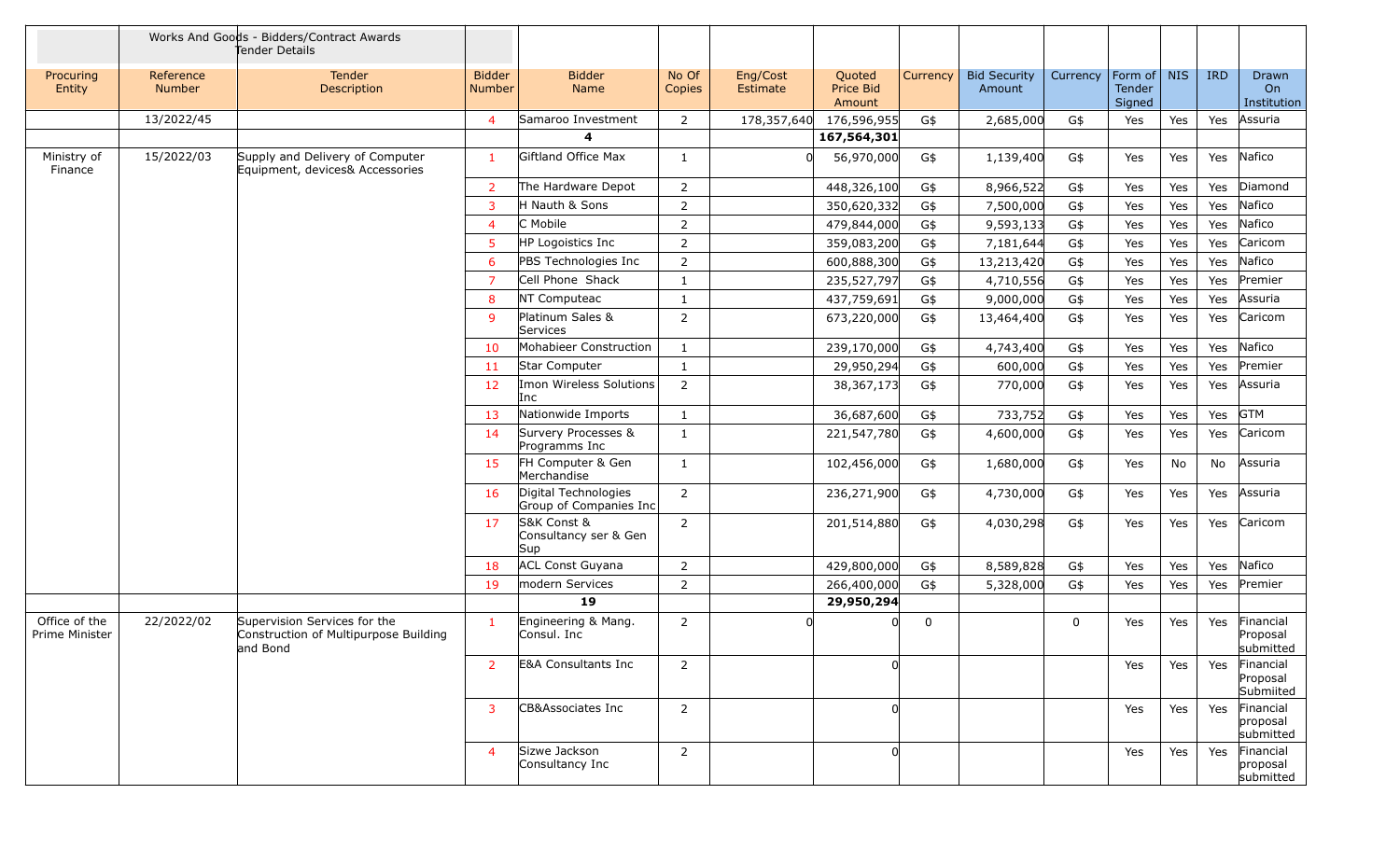|                                 |                     | Works And Goods - Bidders/Contract Awards<br>Tender Details                                                                                             |                                |                                              |                 |                      |                               |          |                               |             |                                 |     |            |                                           |
|---------------------------------|---------------------|---------------------------------------------------------------------------------------------------------------------------------------------------------|--------------------------------|----------------------------------------------|-----------------|----------------------|-------------------------------|----------|-------------------------------|-------------|---------------------------------|-----|------------|-------------------------------------------|
| Procuring<br>Entity             | Reference<br>Number | Tender<br>Description                                                                                                                                   | <b>Bidder</b><br><b>Number</b> | <b>Bidder</b><br>Name                        | No Of<br>Copies | Eng/Cost<br>Estimate | Quoted<br>Price Bid<br>Amount | Currency | <b>Bid Security</b><br>Amount | Currency    | Form of NIS<br>Tender<br>Signed |     | <b>IRD</b> | Drawn<br>On<br>Institution                |
|                                 | 22/2022/02          |                                                                                                                                                         | 5 <sup>5</sup>                 | AMR Eng. & Gen.<br>Services                  | $\mathbf{1}$    |                      |                               |          |                               |             | Yes                             | Yes | Yes        | Financial<br>proposal<br>submitted        |
|                                 |                     |                                                                                                                                                         | 6                              | Innovative Eng. Consul.<br>Ser.              | $\overline{2}$  |                      |                               |          |                               |             | Yes                             | Yes | Yes        | Financial<br>proposal<br>submitted        |
|                                 |                     |                                                                                                                                                         |                                | 6                                            |                 |                      | 0                             |          |                               |             |                                 |     |            |                                           |
| Guyana Defence<br>Force         | 22/2022/53          | Construction of Guardroom Base Camp<br>Seweyo, Soesdyke Highway                                                                                         | $\mathbf{1}$                   | BML Arc & Eng Inc                            | $\overline{2}$  | 9,970,000            | 13,641,450                    | G\$      |                               | $\mathbf 0$ | Yes                             | Yes | Yes        | <b>BSD C&amp;S</b>                        |
|                                 |                     |                                                                                                                                                         | $\overline{2}$                 | QA Civil Works                               | $\overline{2}$  |                      | 10,966,900                    | G\$      |                               |             | Yes                             | Yes | Yes        | <b>BSD C&amp;S</b>                        |
|                                 |                     |                                                                                                                                                         |                                | $\overline{2}$                               |                 |                      | 10,966,900                    |          |                               |             |                                 |     |            |                                           |
| Office of the<br>Prime Minister | 28/2022/02          | Lot 1: Procurement of Janitorial<br>Supplies Lot 2: Procurement of<br>Pharmaceuticals Supplies Lot 3:<br>Procurement of Office Stationery &<br>Supplies | $\mathbf{1}$                   | I&S Sankars Importers<br>& Distributors L1   | $\overline{2}$  |                      | 2,522,210                     | G\$      |                               | $\mathbf 0$ | Yes                             | Yes | Yes        | <b>BSDP C/S</b>                           |
|                                 |                     |                                                                                                                                                         | $\mathbf{1}$                   | I&S Sankars Importers<br>& Distributors L3   |                 |                      | 6,263,713                     | G\$      |                               |             |                                 |     |            |                                           |
|                                 |                     |                                                                                                                                                         | $\overline{2}$                 | Regal Stationery &<br>Computer Centre L1     | $\overline{2}$  |                      | 1,418,470                     | G\$      | 153,249                       | G\$         | Yes                             | Yes | Yes        | Assuria                                   |
|                                 |                     |                                                                                                                                                         | $\overline{2}$                 | Regal Stationery &<br>Computer Centre L2     |                 |                      | 481,738                       | G\$      |                               |             |                                 |     |            |                                           |
|                                 |                     |                                                                                                                                                         | $\overline{2}$                 | Regal Stationery &<br>Computer Centre L3     |                 |                      | 5,762,240                     | G\$      |                               |             |                                 |     |            |                                           |
|                                 |                     |                                                                                                                                                         | 3                              | Source One Solutions<br>L2                   | $\overline{2}$  |                      | 1,483,088                     | G\$      |                               |             | Yes                             | Yes | Yes        | BSDP C/S                                  |
|                                 |                     |                                                                                                                                                         | $\mathbf{3}$                   | Source One Solutions L3                      |                 |                      | 6,554,669                     | G\$      |                               |             |                                 |     |            |                                           |
|                                 |                     |                                                                                                                                                         | $\overline{3}$                 | Source One Solutions<br>(Alternative)        |                 |                      | 6,500,000                     | G\$      |                               |             |                                 |     |            |                                           |
|                                 |                     |                                                                                                                                                         | $\overline{4}$                 | Kojac L3                                     | $\mathbf{1}$    |                      | 793,652                       | G\$      |                               |             | Yes                             | Yes | Yes        | <b>BSDP</b> not<br>seen                   |
|                                 |                     |                                                                                                                                                         | -5                             | No Limit Solutions L2                        |                 |                      | 1,671,538                     | G\$      |                               |             |                                 |     |            |                                           |
|                                 |                     |                                                                                                                                                         | $5\phantom{.0}$                | No Limit Solutions L1                        | $\overline{2}$  |                      | 3,196,416                     | G\$      |                               |             | Yes                             | Yes | Yes        | <b>BSDP C/S</b>                           |
|                                 |                     |                                                                                                                                                         | 6                              | Giftland Office Max L1                       | $\mathbf{1}$    |                      |                               |          |                               |             | No                              | Yes | Yes        | FTP signed<br>not com.<br><b>BSDP C/S</b> |
|                                 |                     |                                                                                                                                                         | 6                              | Giftland Office Max L3                       |                 |                      | 6,360,340                     | G\$      |                               |             |                                 |     |            |                                           |
|                                 |                     |                                                                                                                                                         | $\overline{7}$                 | Massy Technologies Guy<br>Inc L <sub>3</sub> | $\overline{2}$  |                      | 6,068,760                     | G\$      |                               |             | Yes                             | Yes | Yes        |                                           |
|                                 |                     |                                                                                                                                                         | 8                              | Green Aders Const &<br>Maintenance           | $\mathbf{1}$    |                      |                               |          |                               |             | No                              | Yes | Yes        | FTP not<br>com. nor<br>signed             |
|                                 |                     |                                                                                                                                                         | 9                              | Memorex Enterprise L1                        | $\mathbf{1}$    |                      | 2,296,840                     | G\$      |                               |             | Yes                             | Yes |            | Yes BSDP C/S                              |
|                                 |                     |                                                                                                                                                         | 10                             | HR Distributors L3                           |                 |                      | 6,847,050                     | G\$      |                               |             |                                 |     |            |                                           |
|                                 |                     |                                                                                                                                                         | 10                             | HR Distributors L2                           |                 |                      | 882,500                       | G\$      |                               |             | Yes                             | Yes | Yes        |                                           |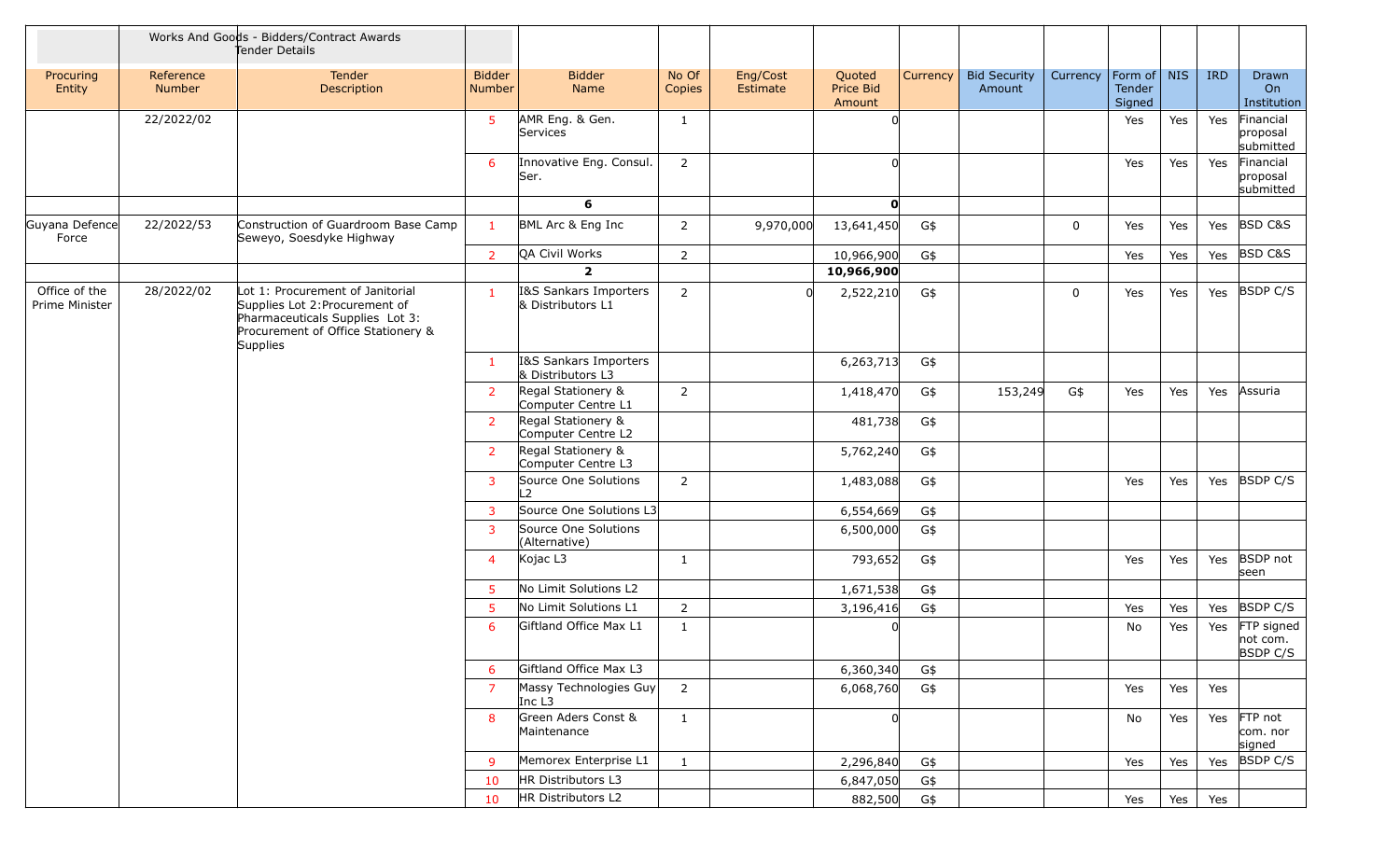|                                    |                            | Works And Goods - Bidders/Contract Awards<br>Tender Details                                                                                                              |                                |                                            |                 |                      |                               |                |                               |          |                                         |     |            |                            |
|------------------------------------|----------------------------|--------------------------------------------------------------------------------------------------------------------------------------------------------------------------|--------------------------------|--------------------------------------------|-----------------|----------------------|-------------------------------|----------------|-------------------------------|----------|-----------------------------------------|-----|------------|----------------------------|
| Procuring<br>Entity                | Reference<br><b>Number</b> | Tender<br>Description                                                                                                                                                    | <b>Bidder</b><br><b>Number</b> | <b>Bidder</b><br>Name                      | No Of<br>Copies | Eng/Cost<br>Estimate | Quoted<br>Price Bid<br>Amount | Currency       | <b>Bid Security</b><br>Amount | Currency | Form of $\vert$ NIS<br>Tender<br>Signed |     | <b>IRD</b> | Drawn<br>On<br>Institution |
|                                    | 28/2022/02                 |                                                                                                                                                                          | 10                             | HR Distributors L1                         | $\overline{2}$  |                      | 2,296,540                     | G\$            |                               |          | Yes                                     | Yes | Yes        | <b>BSDP C/S</b>            |
|                                    |                            |                                                                                                                                                                          |                                | 19                                         |                 |                      |                               |                |                               |          |                                         |     |            |                            |
| Ministry of<br>Home Affairs        | 30/2022/51                 | Guyana Prison Service- Lot 1- Supply<br>and Delivery of Desktop Computers and<br>Lot 2- Supply and Delivery of<br>Multipurpose Printers, Cameras and<br>Biometric System | $\mathbf{1}$                   | Starr Computer                             | $\overline{2}$  |                      | 3,098,200                     | G\$            | 100,000                       | G\$      | Yes                                     | Yes | Yes        | Premier Ins                |
|                                    |                            |                                                                                                                                                                          | $\overline{2}$                 | Giftland Office Max                        | 1               |                      | 5,532,000                     | G\$            | 150,000                       | G\$      | Yes                                     | Yes | Yes        | Nafico                     |
|                                    |                            |                                                                                                                                                                          | $\mathbf{3}$                   | NT Computeac L1                            | $\overline{2}$  |                      | 3,149,398                     | G\$            | 100,000                       | G\$      | Yes                                     | Yes | Yes        | Assuria                    |
|                                    |                            |                                                                                                                                                                          | $\overline{4}$                 | PBS Technologies Guy.<br>Inc.              | $\overline{2}$  |                      | 5,944,693                     | G\$            | 150,000                       | G\$      | Yes                                     | Yes | Yes        | Nafico                     |
|                                    |                            |                                                                                                                                                                          |                                | $\overline{\mathbf{4}}$                    |                 |                      | 3,098,200                     |                |                               |          |                                         |     |            |                            |
| Ministry of<br><b>Public Works</b> | 40/2022/31                 | Construction of Beacons<br>(concrete-small) Upper Essequibo River                                                                                                        | $\mathbf{1}$                   | Ivor Allen L2                              |                 |                      | 91,030,390                    | G\$            | 1,518,000                     | G\$      |                                         |     |            |                            |
|                                    |                            |                                                                                                                                                                          | $\mathbf{1}$                   | Ivor Allen L1                              | $\overline{2}$  | $\Omega$             | 73,781,715                    | G\$            | 1,286,000                     | G\$      | Yes                                     | Yes | Yes        | Assuria                    |
|                                    |                            |                                                                                                                                                                          | $\overline{2}$                 | Yunas Civil & Building<br>Const Ser. L2    |                 |                      | 73,725,000                    | G\$            | 1,518,000                     | G\$      |                                         |     |            |                            |
|                                    |                            |                                                                                                                                                                          | 2                              | Yunas Civil & Building<br>Const Ser. L1    | $\mathbf{1}$    |                      | 62,935,845                    | G\$            | 1,268,000                     | G\$      | Yes                                     | Yes | Yes        | Caricom                    |
|                                    |                            |                                                                                                                                                                          | $\overline{3}$                 | IB Contracting &<br>Machinery Rental L2    |                 |                      | 75,114,270                    | G\$            | 1,518,000                     | G\$      |                                         |     |            |                            |
|                                    |                            |                                                                                                                                                                          | $\overline{3}$                 | IB Contracting &<br>Machinery Rental L1    | $\mathbf{1}$    |                      | 63,381,885                    | G\$            | 1,268,000                     | G\$      | Yes                                     | Yes | Yes        | Caricom                    |
|                                    |                            |                                                                                                                                                                          | $\overline{4}$                 | ECS Const & Gen. Sup.<br>L2                | $\overline{2}$  |                      | 70,953,489                    | G\$            | 1,518,000                     | G\$      | Yes                                     | Yes | Yes        | Assuria                    |
|                                    |                            |                                                                                                                                                                          | -5                             | K&K Const & Hardware<br>Sup L <sub>2</sub> |                 |                      | 60,884,670                    | G\$            | 1,518,000                     | G\$      |                                         |     |            |                            |
|                                    |                            |                                                                                                                                                                          | 5                              | K&K Const & Hardware<br>Sup L1             | $\overline{2}$  |                      | 49,977,060                    | G\$            | 1,268,000                     | G\$      | Yes                                     | Yes | Yes        | Caricom                    |
|                                    |                            |                                                                                                                                                                          | 6                              | Gemcorp Eng. &<br>Imports L2               |                 | 75,922,121           | 66,820,843                    | G\$            | 1,518,000                     | G\$      |                                         |     |            |                            |
|                                    |                            |                                                                                                                                                                          | 6                              | Gemcorp Eng. &<br>Imports L1               | 2               | 63,341,420           | 59,186,989                    | G\$            | 1,268,000                     | G\$      | Yes                                     | Yes | Yes        | Assuria                    |
|                                    |                            |                                                                                                                                                                          |                                | 11                                         |                 |                      | 49,977,060                    |                |                               |          |                                         |     |            |                            |
| Ministry of<br>Health              | 40/2022/47                 | Supply and Delivery of Indent Supplies                                                                                                                                   | $\mathbf{1}$                   | meditron Inc                               | $\overline{2}$  |                      | 39,169,754 G\$                |                | 800,000                       | $G$ \$   | Yes                                     | Yes |            | Yes Diamond                |
|                                    |                            |                                                                                                                                                                          | <sup>2</sup>                   | <b>ABD Medicare</b><br>Investment          | $\overline{2}$  |                      | 32,036,727                    | G\$            | 641,512                       | G\$      | Yes                                     | Yes |            | Yes Nafico                 |
|                                    |                            |                                                                                                                                                                          | 3                              | Western Scientific<br>Comapny Ltd          | $2^{\circ}$     |                      |                               | 153,400 USD \$ | 1,050,000                     | G\$      | Yes                                     | Yes | Yes        | Premier<br>(Copy)          |
|                                    |                            |                                                                                                                                                                          | $\overline{4}$                 | The New Doctors Clinic                     | $\overline{2}$  |                      | 52,363,100                    | G\$            | 54,000,000                    | G\$      | Yes                                     | Yes | Yes        | Caricom                    |
|                                    |                            |                                                                                                                                                                          | 5                              | The Royal Emporium<br>(USA)                | $\overline{2}$  |                      |                               | 203,541 USD \$ | 883,190                       | G\$      | Yes                                     | N/A | N/A rbl    | (Cheque)                   |
|                                    |                            |                                                                                                                                                                          | 6                              | New GPC Inc                                | $2^{\circ}$     |                      | 31,710,557                    | G\$            | 660,000                       | G\$      | Yes                                     | Yes | Yes        | Premier Ins                |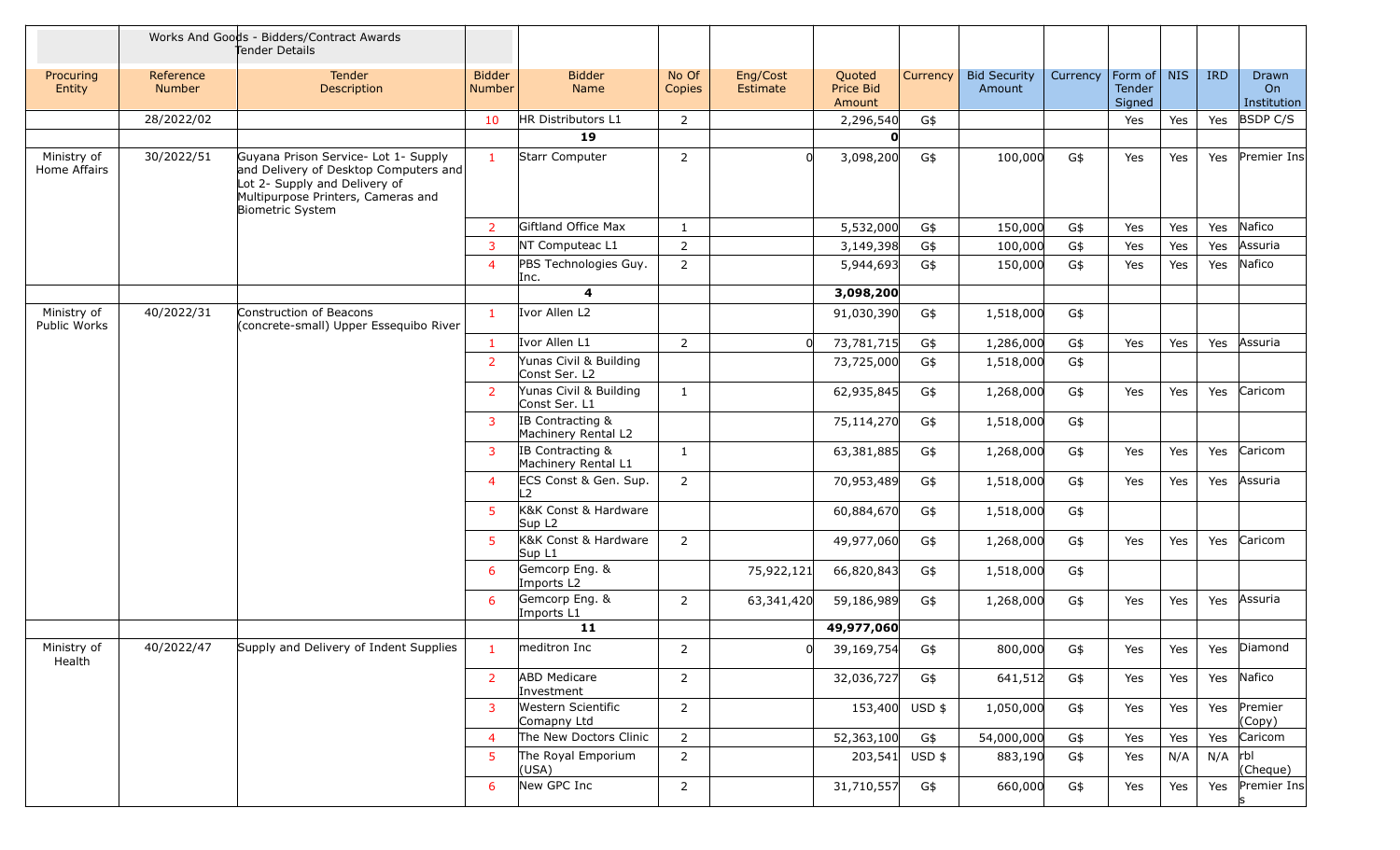|                                   |                            | Works And Goods - Bidders/Contract Awards<br>Tender Details               |                         |                                             |                 |                      |                               |          |                               |             |                                 |             |                |                                       |
|-----------------------------------|----------------------------|---------------------------------------------------------------------------|-------------------------|---------------------------------------------|-----------------|----------------------|-------------------------------|----------|-------------------------------|-------------|---------------------------------|-------------|----------------|---------------------------------------|
| Procuring<br>Entity               | Reference<br><b>Number</b> | Tender<br>Description                                                     | <b>Bidder</b><br>Number | <b>Bidder</b><br>Name                       | No Of<br>Copies | Eng/Cost<br>Estimate | Quoted<br>Price Bid<br>Amount | Currency | <b>Bid Security</b><br>Amount | Currency    | Form of NIS<br>Tender<br>Signed |             | <b>IRD</b>     | Drawn<br>On<br>Institution            |
|                                   | 40/2022/47                 |                                                                           | $\overline{7}$          | HDM Labs (USA)                              | $\overline{2}$  |                      | 230,834                       | $USD$ \$ | 4,617                         | USD \$      | Yes                             | No          | No             | People's<br>United<br>Bank<br>(Cheque |
|                                   |                            |                                                                           |                         | $\overline{z}$                              |                 |                      | 153,400                       |          |                               |             |                                 |             |                |                                       |
| Ministry of<br>Public Works       | 41/2022/31                 | Acquisitions and Supply of Buoys                                          | $\mathbf{1}$            | Fernandes Energry Inc                       | $\overline{2}$  |                      | 57,068,364                    | G\$      | 1,141,367                     | G\$         | Yes                             | Yes         | Yes            | rbl<br>(Cheque)                       |
|                                   |                            |                                                                           | $\overline{2}$          | Dock Yard                                   | $\overline{2}$  |                      | 102,869,848                   | G\$      | 900,000                       | G\$         | Yes                             | Yes         | Yes            | Premier<br>Ins                        |
|                                   |                            |                                                                           | 3                       | Dax Contracting<br>Services                 | $\overline{2}$  |                      | 66,282,000                    | G\$      | 900,000                       | G\$         | Yes                             | Yes         | Yes            | Caricom                               |
|                                   |                            |                                                                           |                         | $\mathbf{3}$                                |                 |                      | 57,068,364                    |          |                               |             |                                 |             |                |                                       |
| Ministry of<br>Health             | 42/2022/47                 | Rental of Building                                                        | 1                       | Hot & Spicy Creole<br>Corner                | $\mathbf 0$     |                      | 99,000,000                    | G\$      |                               | $\mathbf 0$ | Yes                             | Yes         | Yes            | No bid sec.<br>seen                   |
|                                   |                            |                                                                           |                         | $\mathbf{1}$                                |                 |                      | 99,000,000                    |          |                               |             |                                 |             |                |                                       |
| Ministry of<br>Public Works       | 43/2022/31                 | Supply and Delivery of Thermoplastic<br>Road Marking Material & Accessory | $\mathbf{1}$            | Guybiz Est                                  | $\overline{2}$  |                      | 32,588,000                    | G\$      | 195,000                       | G\$         | Yes                             | Yes         | Yes            | Assuira                               |
|                                   |                            |                                                                           | $\overline{2}$          | S. Jagmohan Const &<br>General Supplies Inc | $\overline{2}$  |                      | 13,999,000                    | G\$      | 195,000                       | G\$         | Yes                             | Yes         | Yes            | Premier                               |
|                                   |                            |                                                                           | $\mathbf{3}$            | Cevon Waste<br>management Inc               | $\overline{2}$  |                      | 11,556,000                    | G\$      | 1,950,000                     | G\$         | Yes                             | Yes         | Yes            | Assuria                               |
|                                   |                            |                                                                           |                         | 3                                           |                 |                      | 11,556,000                    |          |                               |             |                                 |             |                |                                       |
| Guyana<br>Elections<br>Commission | 47/2022/11                 | Unserviceable Vehicles                                                    | 1.                      | Ally Metal & Lumber<br>9411                 | $\mathbf 0$     |                      | 38,000                        | G\$      |                               | $\mathbf 0$ | $\mathbf 0$                     | $\mathbf 0$ | $\overline{0}$ | $\overline{0}$                        |
|                                   |                            |                                                                           | $\overline{2}$          | Ally Metal & Lumber<br>(ATV)                |                 |                      | 51,000                        | G\$      |                               |             |                                 |             |                |                                       |
|                                   |                            |                                                                           | 3                       | Ally Metal & Lumber<br>(Motor Cycle)        |                 |                      | 38,000                        | G\$      |                               |             |                                 |             |                |                                       |
|                                   |                            |                                                                           | $\overline{4}$          | Ally Metal & Lumber<br>(Motor Cycle)        |                 |                      | 38,000                        | G\$      |                               |             |                                 |             |                |                                       |
|                                   |                            |                                                                           | 5 <sup>1</sup>          | Ally Metal & Lumber<br>(Motor Cycle 9412)   |                 |                      | 38,000                        | G\$      |                               |             |                                 |             |                |                                       |
|                                   |                            |                                                                           | 6                       | Ally Metal & Lumber<br>(Motor Cycle 9413    |                 |                      | 38,000                        | G\$      |                               |             |                                 |             |                |                                       |
|                                   |                            |                                                                           | 7                       | Ally Metal & Lumber<br>(Motor Cycle 9025)   |                 |                      | 38,000                        | G\$      |                               |             |                                 |             |                |                                       |
|                                   |                            |                                                                           | 8                       | Ally Metal & Lumber<br>9415                 |                 |                      | 38,000                        | G\$      |                               |             |                                 |             |                |                                       |
|                                   |                            |                                                                           | 9                       | Ally Metal & Lumber<br>(Minibus PJJ9158)    |                 |                      | 308,000                       | G\$      |                               |             |                                 |             |                |                                       |
|                                   |                            |                                                                           | 10                      | Ally Metal & Lumber<br>(Minibus PKK 1913)   |                 |                      | 308,000                       | G\$      |                               |             |                                 |             |                |                                       |
|                                   |                            |                                                                           | 11                      | Ally Metal & Lumber<br>(Toyota Car PHH1146) |                 |                      | 280,000                       | G\$      |                               |             |                                 |             |                |                                       |
|                                   |                            |                                                                           | 12                      | Ally Metal & Lumber<br>(Toyota Car PHH1148) |                 |                      | 108,000                       | G\$      |                               |             |                                 |             |                |                                       |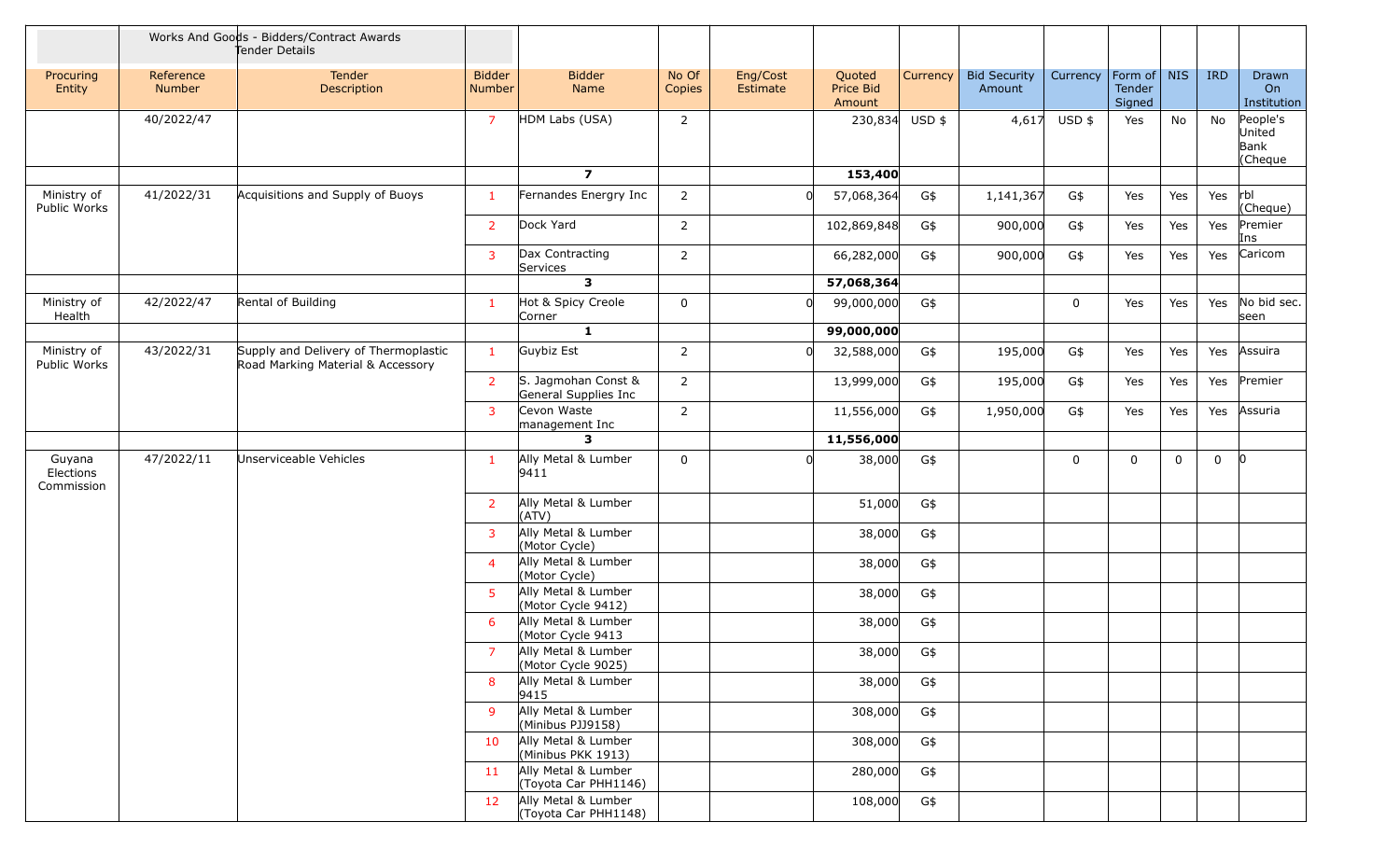|                     |                     | Works And Goods - Bidders/Contract Awards<br>Tender Details |                         |                                              |                 |                      |                               |          |                               |          |                                 |            |                            |
|---------------------|---------------------|-------------------------------------------------------------|-------------------------|----------------------------------------------|-----------------|----------------------|-------------------------------|----------|-------------------------------|----------|---------------------------------|------------|----------------------------|
| Procuring<br>Entity | Reference<br>Number | Tender<br>Description                                       | <b>Bidder</b><br>Number | <b>Bidder</b><br>Name                        | No Of<br>Copies | Eng/Cost<br>Estimate | Quoted<br>Price Bid<br>Amount | Currency | <b>Bid Security</b><br>Amount | Currency | Form of NIS<br>Tender<br>Signed | <b>IRD</b> | Drawn<br>On<br>Institution |
|                     | 47/2022/11          |                                                             | 13                      | Ally Metal & Lumber<br>(Toyota Car PJJ9155)  |                 |                      | 208,000                       | G\$      |                               |          |                                 |            |                            |
|                     |                     |                                                             | 14                      | Ally Metal & Lumber<br>(Toyota Car PJJ 9317) |                 |                      | 408,000                       | G\$      |                               |          |                                 |            |                            |
|                     |                     |                                                             | 15                      | Ally Metal & Lumber<br>(Nissan PJJ9272)      |                 |                      | 1,408,000                     | G\$      |                               |          |                                 |            |                            |
|                     |                     |                                                             | 16                      | Ally Metal & Lumber<br>(125 PHH)             |                 |                      | 508,000                       | G\$      |                               |          |                                 |            |                            |
|                     |                     |                                                             | 17                      | Ally Metal & Lumber                          |                 |                      | 308,000                       | G\$      |                               |          |                                 |            |                            |
|                     |                     |                                                             | 18                      | Ally Metal & Lumber<br>(Toyota Car PJJ 9319) |                 |                      | 308,000                       | G\$      |                               |          |                                 |            |                            |
|                     |                     |                                                             | 19                      | Vjay Singh 192 PJJ 9155                      |                 |                      | 200,000                       | G\$      |                               |          |                                 |            |                            |
|                     |                     |                                                             | 20                      | Evarad Shiverton PHH<br>125                  |                 |                      | 80,000                        | G\$      |                               |          |                                 |            |                            |
|                     |                     |                                                             | 21                      | Raul Issaccs Motorcycle<br>CC9415            |                 |                      | 70,000                        | G\$      |                               |          |                                 |            |                            |
|                     |                     |                                                             | 22                      | Raul Issaccs Motorcycle<br>CC9414            |                 |                      | 70,000                        | G\$      |                               |          |                                 |            |                            |
|                     |                     |                                                             | 23                      | Raul Issaccs Toyota Car<br>PJJ9417           |                 |                      | 355,000                       | G\$      |                               |          |                                 |            |                            |
|                     |                     |                                                             | 24                      | Narinda Samlall                              |                 |                      | 235,000                       | G\$      |                               |          |                                 |            |                            |
|                     |                     |                                                             | 25                      | Raul Issaccs PJJ 9319                        |                 |                      | 355,000                       | G\$      |                               |          |                                 |            |                            |
|                     |                     |                                                             | 26                      | Seeram Sam PKK 1930                          |                 |                      |                               |          |                               |          |                                 |            |                            |
|                     |                     |                                                             | 27                      | Seeram Sam CC9026                            |                 |                      | 12,000                        | G\$      |                               |          |                                 |            |                            |
|                     |                     |                                                             | 28                      | Seeram Sam PKK 9414                          |                 |                      | 15,000                        | G\$      |                               |          |                                 |            |                            |
|                     |                     |                                                             | 29                      | Balwan Ramgopaul                             |                 |                      | 150,000                       |          |                               |          |                                 |            |                            |
|                     |                     |                                                             | 30                      | Tayeshwar Inardeo<br>CC9415                  |                 |                      | 10,000                        | G\$      |                               |          |                                 |            |                            |
|                     |                     |                                                             | 31                      | Kamta Singh                                  |                 |                      | 280,000                       | G\$      |                               |          |                                 |            |                            |
|                     |                     |                                                             | 32                      | Tayeshwar Inardeo<br>CC9026                  |                 |                      | 15,000                        | G\$      |                               |          |                                 |            |                            |
|                     |                     |                                                             | 33                      | Tayeshwar Inardeo<br>CC9025                  |                 |                      | 15,000                        | G\$      |                               |          |                                 |            |                            |
|                     |                     |                                                             |                         | 34 Tayeshwar Inardeo<br>CC9415               |                 |                      | 15,000                        | G\$      |                               |          |                                 |            |                            |
|                     |                     |                                                             | 35                      | Tayeshwar Inardeo<br>CC9411                  |                 |                      | 15,000                        | G\$      |                               |          |                                 |            |                            |
|                     |                     |                                                             | 36                      | Raul Issaccs PJJ 9155                        |                 |                      | 260,000                       | G\$      |                               |          |                                 |            |                            |
|                     |                     |                                                             | 37                      | Evarad Shiverton<br>PJJ9272                  | 0               |                      | 80,000                        | G\$      |                               |          |                                 |            |                            |
|                     |                     |                                                             | 38                      | Amar Locknauth<br>PKK9013                    |                 |                      | 275,000                       | G\$      |                               |          |                                 |            |                            |
|                     |                     |                                                             | 39                      | Roy Robinson CC9025                          | $\mathbf 0$     |                      | 12,000                        | G\$      |                               |          |                                 |            |                            |
|                     |                     |                                                             | 40                      | Roy Robinson CC81210                         |                 |                      | 10,000                        | G\$      |                               |          |                                 |            |                            |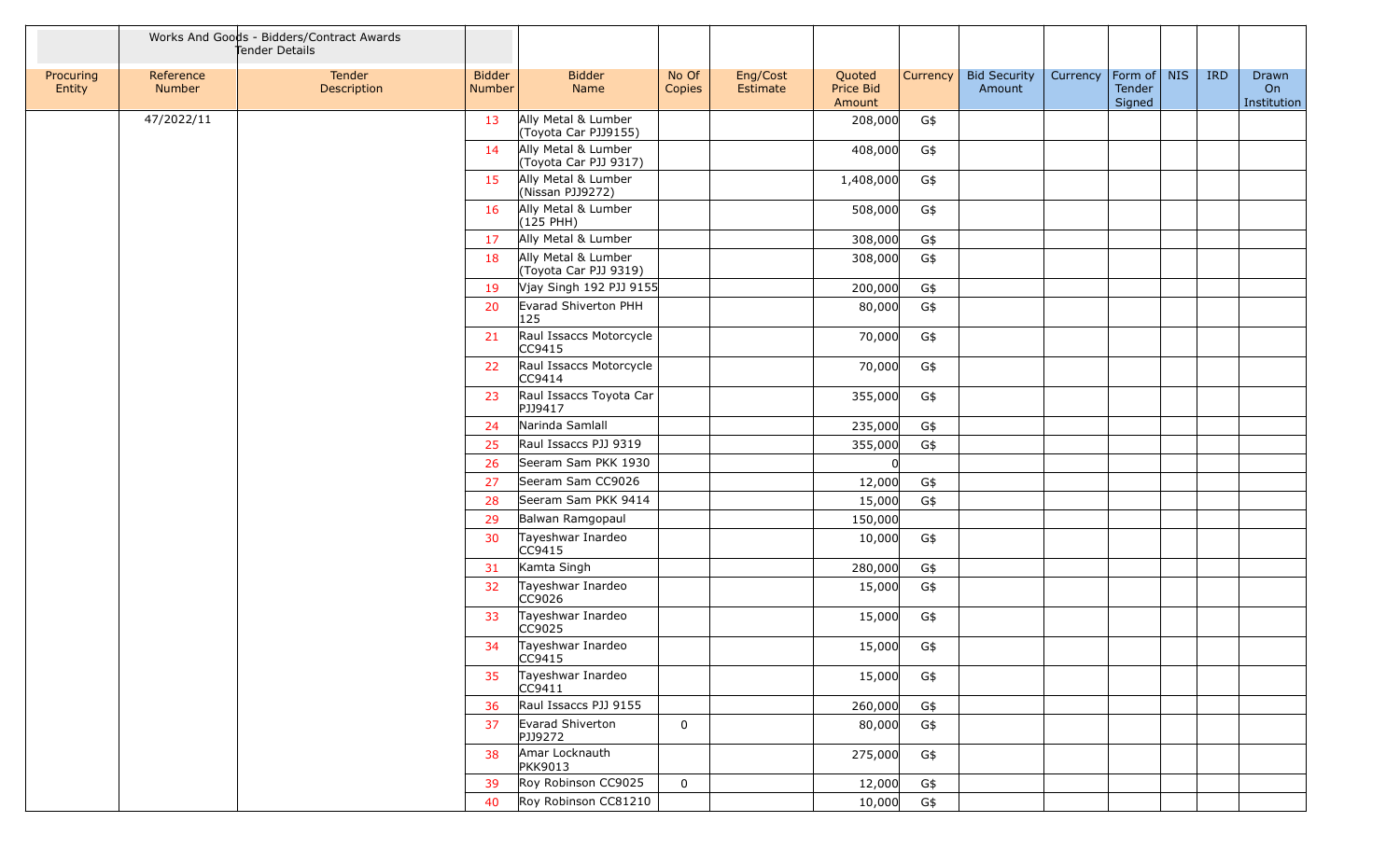|                     |                     | Works And Goods - Bidders/Contract Awards<br>Tender Details |                         |                                  |                 |                      |                               |          |                               |          |                                 |     |                            |
|---------------------|---------------------|-------------------------------------------------------------|-------------------------|----------------------------------|-----------------|----------------------|-------------------------------|----------|-------------------------------|----------|---------------------------------|-----|----------------------------|
| Procuring<br>Entity | Reference<br>Number | Tender<br>Description                                       | <b>Bidder</b><br>Number | <b>Bidder</b><br>Name            | No Of<br>Copies | Eng/Cost<br>Estimate | Quoted<br>Price Bid<br>Amount | Currency | <b>Bid Security</b><br>Amount | Currency | Form of NIS<br>Tender<br>Signed | IRD | Drawn<br>On<br>Institution |
|                     | 47/2022/11          |                                                             | 41                      | Adrian Desouza PJJ9271           |                 |                      | 299,000                       | G\$      |                               |          |                                 |     |                            |
|                     |                     |                                                             | 42                      | Adrian Desouza PHH<br>1148       |                 |                      | 50,000                        | G\$      |                               |          |                                 |     |                            |
|                     |                     |                                                             | 43                      | Roy Robinson CC9026              |                 |                      | 15,000                        | G\$      |                               |          |                                 |     |                            |
|                     |                     |                                                             | 44                      | Roy Robinson PHH1146             |                 |                      | 40,000                        | G\$      |                               |          |                                 |     |                            |
|                     |                     |                                                             | 45                      | Amar Locknauth<br>PJJ9155        | $\mathbf 0$     |                      | 275,000                       | G\$      |                               |          |                                 |     |                            |
|                     |                     |                                                             | 46                      | Hemwant Bisnauth<br>PJJ9272      |                 |                      | 200,000                       | G\$      |                               |          |                                 |     |                            |
|                     |                     |                                                             | 47                      | Adrian Desouza 9158              |                 |                      | 299,000                       | G\$      |                               |          |                                 |     |                            |
|                     |                     |                                                             | 48                      | Adrian Desouza CC9411            |                 |                      | 30,000                        | G\$      |                               |          |                                 |     |                            |
|                     |                     |                                                             | 49                      | Kaval M Ramkumar<br>PJJ9318      |                 |                      | 150,000                       | G\$      |                               |          |                                 |     |                            |
|                     |                     |                                                             | 50                      | Manoj Persaud PJJ 9158           | 0               |                      | 251,000                       | G\$      |                               |          |                                 |     |                            |
|                     |                     |                                                             | 51                      | Safraz Mohamed PJJ<br>9317       |                 |                      | 210,000                       | G\$      |                               |          |                                 |     |                            |
|                     |                     |                                                             | 52                      | Amar Locknauth<br><b>PHH125</b>  |                 |                      | 555,000                       | G\$      |                               |          |                                 |     |                            |
|                     |                     |                                                             | 53                      | Manoj Persaud PJJ9155            |                 |                      | 206,000                       | G\$      |                               |          |                                 |     |                            |
|                     |                     |                                                             | 54                      | Manoj Persaud PJJ 9370           | $\mathbf 0$     |                      | 50,000                        | G\$      |                               |          |                                 |     |                            |
|                     |                     |                                                             | 55                      | Kevlall Ramkumar<br>PHH6546      |                 |                      | 65,000                        | G\$      |                               |          |                                 |     |                            |
|                     |                     |                                                             | 56                      | C. Peters PJJ9317                |                 |                      | 200,000                       | G\$      |                               |          |                                 |     |                            |
|                     |                     |                                                             | 57                      | C. Peters PJJ9155                |                 |                      | 200,000                       | G\$      |                               |          |                                 |     |                            |
|                     |                     |                                                             | 58                      | Mark Moore PJJ9072               |                 |                      | 205,000                       | G\$      |                               |          |                                 |     |                            |
|                     |                     |                                                             | 59                      | kEVLALL Ramkumar<br>CC9411       |                 |                      | 10,100                        | G\$      |                               |          |                                 |     |                            |
|                     |                     |                                                             | 60                      | kEVLALL Ramkumar<br>CC9026       |                 |                      | 25,500                        | G\$      |                               |          |                                 |     |                            |
|                     |                     |                                                             | 61                      | kEVLALL Ramkumar<br>CC9412       |                 |                      | 12,100                        | G\$      |                               |          |                                 |     |                            |
|                     |                     |                                                             | 62                      | kEVLALL Ramkumar<br>CC9025       |                 |                      | 25,000                        | G\$      |                               |          |                                 |     |                            |
|                     |                     |                                                             | 63                      | PHH 9155                         |                 |                      | 65,000                        | G\$      |                               |          |                                 |     |                            |
|                     |                     |                                                             | 64                      | PJJ 9319                         |                 |                      | 51,000                        | G\$      |                               |          |                                 |     |                            |
|                     |                     |                                                             | 65                      | Mohamed Sahadat<br>CC9914        |                 |                      | 10,000                        | G\$      |                               |          |                                 |     |                            |
|                     |                     |                                                             | 66                      | CC9025                           |                 |                      | 10,000                        | G\$      |                               |          |                                 |     |                            |
|                     |                     |                                                             | 67                      | Mohamed Sahadat<br>PJJ9317       |                 |                      | 180,000                       | G\$      |                               |          |                                 |     |                            |
|                     |                     |                                                             | 68                      | Mohamed Sahadat<br><b>PHH125</b> |                 |                      | 100,000                       | G\$      |                               |          |                                 |     |                            |
|                     |                     |                                                             | 69                      | Mohamed Sahadat<br>PJJ9155       |                 |                      | 125,000                       | G\$      |                               |          |                                 |     |                            |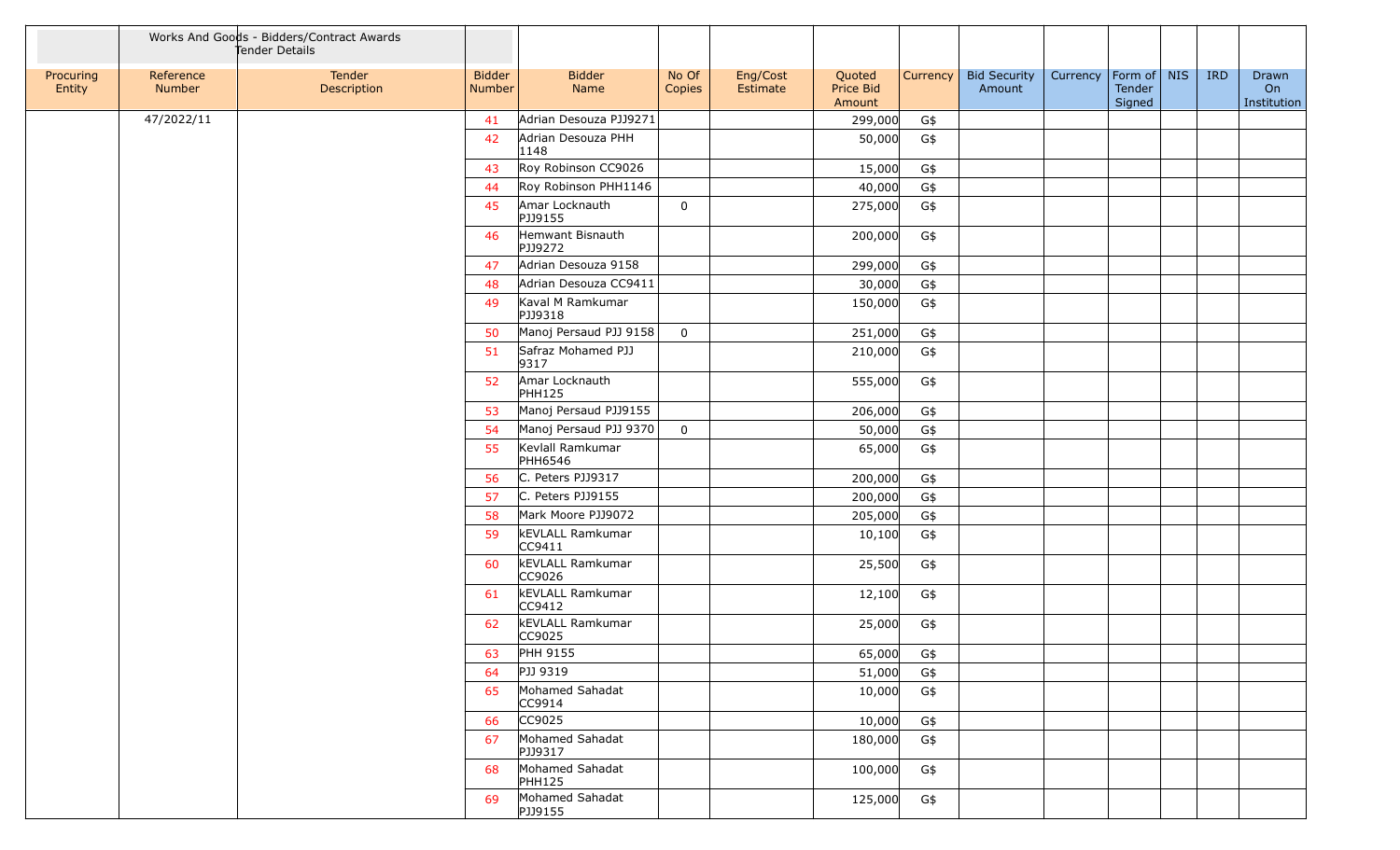|                     |                     | Works And Goods - Bidders/Contract Awards<br>Tender Details |                         |                                   |                 |                      |                               |          |                               |                          |                  |            |                            |
|---------------------|---------------------|-------------------------------------------------------------|-------------------------|-----------------------------------|-----------------|----------------------|-------------------------------|----------|-------------------------------|--------------------------|------------------|------------|----------------------------|
| Procuring<br>Entity | Reference<br>Number | Tender<br>Description                                       | <b>Bidder</b><br>Number | <b>Bidder</b><br>Name             | No Of<br>Copies | Eng/Cost<br>Estimate | Quoted<br>Price Bid<br>Amount | Currency | <b>Bid Security</b><br>Amount | Currency   Form of   NIS | Tender<br>Signed | <b>IRD</b> | Drawn<br>On<br>Institution |
|                     | 47/2022/11          |                                                             | 70                      | Manoj Persaud PJJ 9317            |                 |                      | 301,000                       | G\$      |                               |                          |                  |            |                            |
|                     |                     |                                                             | 71                      | Mohamed Sahadat<br>PHH1146        |                 |                      | 101,000                       | G\$      |                               |                          |                  |            |                            |
|                     |                     |                                                             | 72                      | Mohamed Sahadat<br><b>PKK1913</b> |                 |                      | 205,000                       | G\$      |                               |                          |                  |            |                            |
|                     |                     |                                                             | 73                      | Mohamed Sahadat<br>CC9413         |                 |                      | 15,000                        | G\$      |                               |                          |                  |            |                            |
|                     |                     |                                                             | 74                      | Manoj Persaud PKK<br>1913         |                 |                      | 301,000                       | G\$      |                               |                          |                  |            |                            |
|                     |                     |                                                             | 75                      | Mohamed Sahadat<br>cc9412         |                 |                      | 8,000                         | G\$      |                               |                          |                  |            |                            |
|                     |                     |                                                             | 76                      | Manoj Persaud PJJ9158             |                 |                      | 251,000                       | G\$      |                               |                          |                  |            |                            |
|                     |                     |                                                             | 77                      | Mohamed Sahadat CC<br>9026        |                 |                      | 8,000                         | G\$      |                               |                          |                  |            |                            |
|                     |                     |                                                             | 78                      | Adrian Desouza CC9413             |                 |                      | 36,000                        | G\$      |                               |                          |                  |            |                            |
|                     |                     |                                                             | 79                      | PHH1146                           |                 |                      | 176,000                       | G\$      |                               |                          |                  |            |                            |
|                     |                     |                                                             | 80                      | Jonny Persaud PJJ9154             |                 |                      | 110,000                       | G\$      |                               |                          |                  |            |                            |
|                     |                     |                                                             | 81                      | Amar Locknauth                    |                 |                      | 11,000                        | G\$      |                               |                          |                  |            |                            |
|                     |                     |                                                             | 82                      | Amar Locknauth CC940              |                 |                      | 10,000                        | G\$      |                               |                          |                  |            |                            |
|                     |                     |                                                             | 83                      | Amar Locknauth<br>CC9414          |                 |                      | 10,000                        | G\$      |                               |                          |                  |            |                            |
|                     |                     |                                                             | 84                      | Ray Robinson PHH1146              |                 |                      | 60,000                        | G\$      |                               |                          |                  |            |                            |
|                     |                     |                                                             | 85                      | Ray Robinson PKK1913              |                 |                      | 50,000                        | G\$      |                               |                          |                  |            |                            |
|                     |                     |                                                             | 86                      | Amar Locknauth<br>PHH1146         |                 |                      | 275,000                       | G\$      |                               |                          |                  |            |                            |
|                     |                     |                                                             | 87                      | Adrian Sesouza CC9415             |                 |                      | 36,000                        | G\$      |                               |                          |                  |            |                            |
|                     |                     |                                                             | 88                      | Adrian Sesouza<br>CC9CC9025       |                 |                      | 36,000                        | G\$      |                               |                          |                  |            |                            |
|                     |                     |                                                             | 89                      | Balwant Ramgopaul                 |                 |                      | 150,000                       | G\$      |                               |                          |                  |            |                            |
|                     |                     |                                                             | 90                      | Mark Moore PHH125                 |                 |                      | 255,000                       | G\$      |                               |                          |                  |            |                            |
|                     |                     |                                                             | 91                      | Kevin Russell PHH152              |                 |                      | 150,000                       | G\$      |                               |                          |                  |            |                            |
|                     |                     |                                                             | 92                      | Adrian Desouza PJJ<br>9319        |                 |                      | 280,000                       | G\$      |                               |                          |                  |            |                            |
|                     |                     |                                                             | 93                      | Adrian Desouza<br>PJJ9454         |                 |                      | 312,000                       | G\$      |                               |                          |                  |            |                            |
|                     |                     |                                                             | 94                      | Adrian Desouza CC8120             |                 |                      | 265,000                       | G\$      |                               |                          |                  |            |                            |
|                     |                     |                                                             | 95                      | Adrian Desouza PJJ1148            |                 |                      | 111,000                       | G\$      |                               |                          |                  |            |                            |
|                     |                     |                                                             | 96                      | Adrian Desouza PJJ9155            |                 |                      | 166,000                       | G\$      |                               |                          |                  |            |                            |
|                     |                     |                                                             | 97                      | Adrian Desouza PJJ<br>9317        |                 |                      | 306,000                       | G\$      |                               |                          |                  |            |                            |
|                     |                     |                                                             | 98                      | Adrian Desouza CC926              |                 |                      | 36,000                        | G\$      |                               |                          |                  |            |                            |
|                     |                     |                                                             | 99                      | Kevin Jordan PHH125               |                 |                      | 400,000                       | G\$      |                               |                          |                  |            |                            |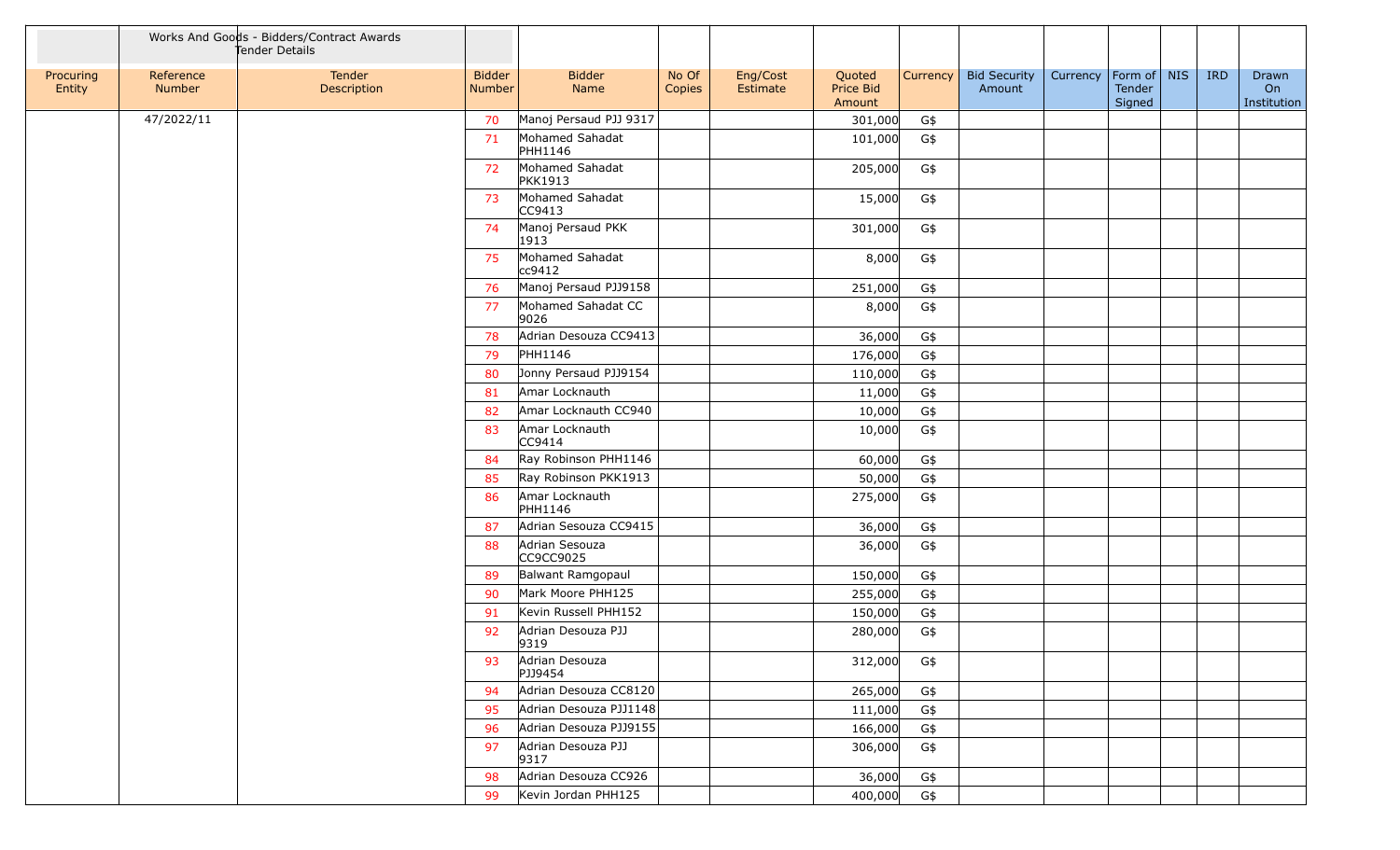|                     |                     | Works And Goods - Bidders/Contract Awards<br>Tender Details |                         |                                    |                 |                      |                               |                 |                               |          |                                 |            |                            |
|---------------------|---------------------|-------------------------------------------------------------|-------------------------|------------------------------------|-----------------|----------------------|-------------------------------|-----------------|-------------------------------|----------|---------------------------------|------------|----------------------------|
| Procuring<br>Entity | Reference<br>Number | Tender<br>Description                                       | <b>Bidder</b><br>Number | <b>Bidder</b><br>Name              | No Of<br>Copies | Eng/Cost<br>Estimate | Quoted<br>Price Bid<br>Amount | <b>Currency</b> | <b>Bid Security</b><br>Amount | Currency | Form of NIS<br>Tender<br>Signed | <b>IRD</b> | Drawn<br>On<br>Institution |
|                     | 47/2022/11          |                                                             | 100                     | Andrew Paul Narine<br><b>CC800</b> |                 |                      | 300,000                       | G\$             |                               |          |                                 |            |                            |
|                     |                     |                                                             | 101                     | John Edmonds PJJ9154               |                 |                      | 275,000                       | G\$             |                               |          |                                 |            |                            |
|                     |                     |                                                             | 102                     | Mohamed Sahadat<br>cc9411          |                 |                      | 10,000                        | G\$             |                               |          |                                 |            |                            |
|                     |                     |                                                             | 103                     | Mohamed Sahadat<br>PJJ9372         |                 |                      | 201,000                       | G\$             |                               |          |                                 |            |                            |
|                     |                     |                                                             | 104                     | Amar Loknauth PJJ9144              |                 |                      | 271,000                       | G\$             |                               |          |                                 |            |                            |
|                     |                     |                                                             | 105                     | Franklina Edmona<br>PJJ9158        |                 |                      | 350,000                       | G\$             |                               |          |                                 |            |                            |
|                     |                     |                                                             | 106                     | Amar Loknauth PJJ 9319             |                 |                      | 275,000                       | G\$             |                               |          |                                 |            |                            |
|                     |                     |                                                             | 107                     | Ranish Bhookmohan<br>PJJ9232       |                 |                      | 265,000                       | G\$             |                               |          |                                 |            |                            |
|                     |                     |                                                             | 108                     | Shenell Edmonds PJJ<br>9319        |                 |                      | 355,000                       | G\$             |                               |          |                                 |            |                            |
|                     |                     |                                                             | 109                     | Kewin Jordan PJJ 9154              |                 |                      | 195,000                       | G\$             |                               |          |                                 |            |                            |
|                     |                     |                                                             | 110                     | Kewin Jordan PJJ 9319              |                 |                      | 100,000                       |                 |                               |          |                                 |            |                            |
|                     |                     |                                                             | 111                     | Ranish Bhookmohan<br>PHH 125       |                 |                      | 265,000                       | G\$             |                               |          |                                 |            |                            |
|                     |                     |                                                             | 112                     | Adam desouza PC 9414               |                 |                      | 36,000                        | G\$             |                               |          |                                 |            |                            |
|                     |                     |                                                             | 113                     | Alana Desouza CC 9413              |                 |                      | 10,000                        | G\$             |                               |          |                                 |            |                            |
|                     |                     |                                                             | 114                     | Alana Desouza cc9412               |                 |                      | 36,000                        | G\$             |                               |          |                                 |            |                            |
|                     |                     |                                                             | 115                     | Thaddius Defrietas                 |                 |                      | 800,000                       | G\$             |                               |          |                                 |            |                            |
|                     |                     |                                                             | 116                     | Roy Robin cc9411                   |                 |                      |                               |                 |                               |          |                                 |            |                            |
|                     |                     |                                                             | 117                     | Ramcharan Das PTT<br>9155          |                 |                      | 190,000                       | G\$             |                               |          |                                 |            |                            |
|                     |                     |                                                             | 118                     | Thaddius Defrietas<br>CC9413       |                 |                      | 102,000                       | G\$             |                               |          |                                 |            |                            |
|                     |                     |                                                             | 119                     | kevlall Ramkumar pjj<br>9454       |                 |                      | 201,000                       | G\$             |                               |          |                                 |            |                            |
|                     |                     |                                                             | 120                     | PJJ158                             |                 |                      | 50,000                        | G\$             |                               |          |                                 |            |                            |
|                     |                     |                                                             | 121                     | Kevlall Ramkumar<br>PHH1145        |                 |                      | 15,500                        | G\$             |                               |          |                                 |            |                            |
|                     |                     |                                                             | 122                     | CC9411                             |                 |                      | 10,000                        | G\$             |                               |          |                                 |            |                            |
|                     |                     |                                                             | 123                     | Kevlall Ramkumar PJJ<br>4317       |                 |                      | 205,000                       | G\$             |                               |          |                                 |            |                            |
|                     |                     |                                                             | 124                     | Mohamed Sahadat<br>CC8120          |                 |                      | 100,000                       | G\$             |                               |          |                                 |            |                            |
|                     |                     |                                                             | 125                     | Mohamed Sahadat<br>PJJ9319         |                 |                      | 151,000                       | G\$             |                               |          |                                 |            |                            |
|                     |                     |                                                             | 126                     | Mohamed Sahadat<br>CC8120          |                 |                      | 150,000                       | G\$             |                               |          |                                 |            |                            |
|                     |                     |                                                             | 127                     | PJJ 9155                           |                 |                      | 50,000                        | G\$             |                               |          |                                 |            |                            |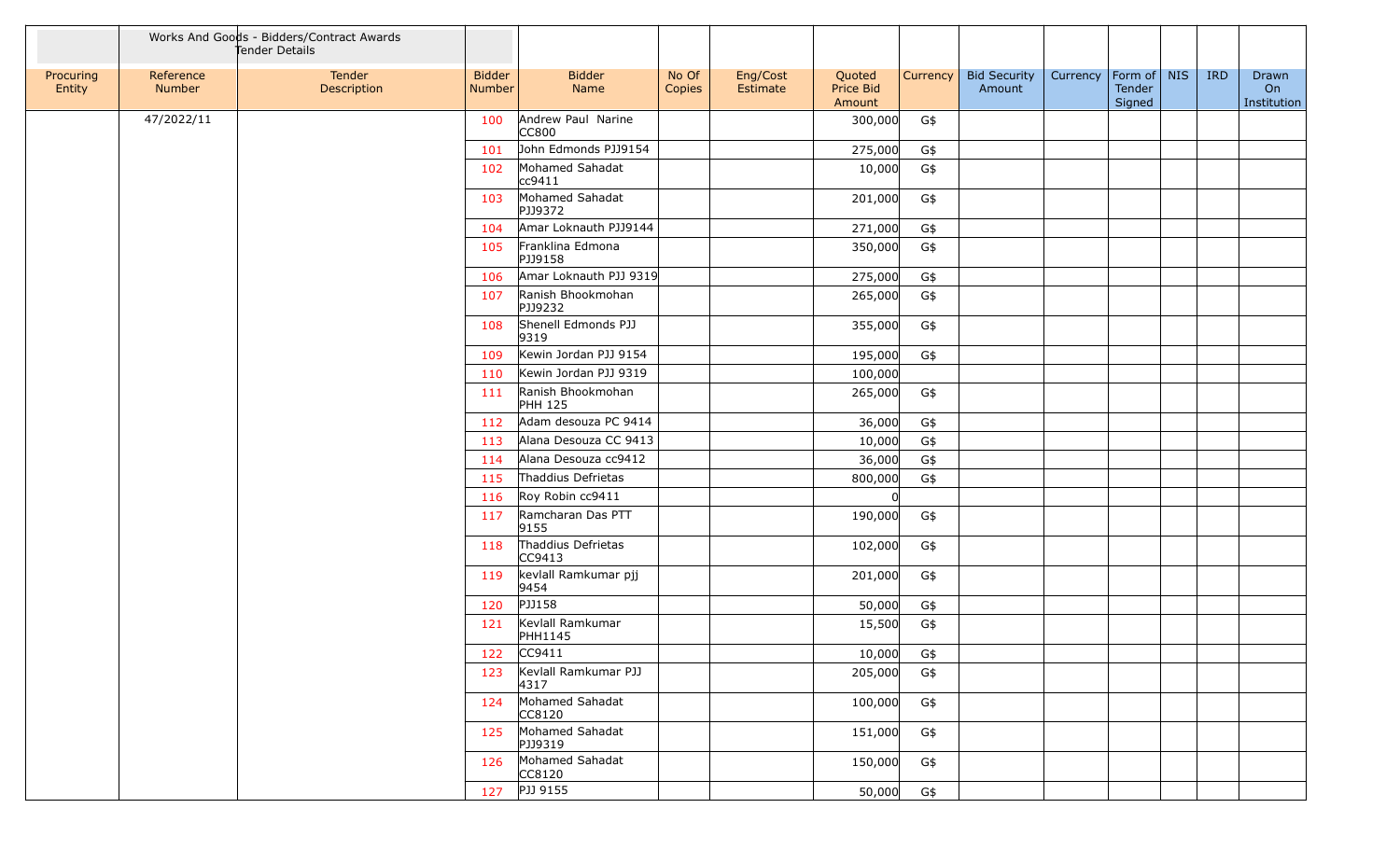|                     |                     | Works And Goods - Bidders/Contract Awards<br>Tender Details |                         |                               |                 |                      |                               |          |                               |          |                                 |            |                            |
|---------------------|---------------------|-------------------------------------------------------------|-------------------------|-------------------------------|-----------------|----------------------|-------------------------------|----------|-------------------------------|----------|---------------------------------|------------|----------------------------|
| Procuring<br>Entity | Reference<br>Number | Tender<br>Description                                       | <b>Bidder</b><br>Number | <b>Bidder</b><br>Name         | No Of<br>Copies | Eng/Cost<br>Estimate | Quoted<br>Price Bid<br>Amount | Currency | <b>Bid Security</b><br>Amount | Currency | Form of NIS<br>Tender<br>Signed | <b>IRD</b> | Drawn<br>On<br>Institution |
|                     | 47/2022/11          |                                                             | 128                     | Amar Looknauth PJJ<br>9272    |                 |                      | 675,000                       | G\$      |                               |          |                                 |            |                            |
|                     |                     |                                                             | 129                     | Hemant Besram PHH<br>125      |                 |                      | 200,000                       | G\$      |                               |          |                                 |            |                            |
|                     |                     |                                                             | 130                     | Roy Robinson CC9414           |                 |                      | 13,000                        | G\$      |                               |          |                                 |            |                            |
|                     |                     |                                                             | 131                     | Roy Robinson 9412             |                 |                      | 14,000                        | G\$      |                               |          |                                 |            |                            |
|                     |                     |                                                             | 132                     | Amar Loknauth PJJ 9417        |                 |                      | 275,000                       | G\$      |                               |          |                                 |            |                            |
|                     |                     |                                                             | 133                     | Roy Robinson PJJ 9417         |                 |                      | 70,000                        | G\$      |                               |          |                                 |            |                            |
|                     |                     |                                                             | 134                     | Patrick Liverpool Pjj<br>9317 |                 |                      | 20,000                        | G\$      |                               |          |                                 |            |                            |
|                     |                     |                                                             | 135                     | Amar Loknauth PHH<br>1148     |                 |                      | 85,000                        | G\$      |                               |          |                                 |            |                            |
|                     |                     |                                                             | 136                     | Kevin Jordan                  |                 |                      | 799,999                       | G\$      |                               |          |                                 |            |                            |
|                     |                     |                                                             | 137                     | Kelvin Russle PJJ 9272        |                 |                      | 190,000                       | G\$      |                               |          |                                 |            |                            |
|                     |                     |                                                             | 138                     | Kevlall Ramkumar CJ<br>8120   |                 |                      | 61,500                        | G\$      |                               |          |                                 |            |                            |
|                     |                     |                                                             | 139                     | Mohamed Sawadat PJJ<br>9158   |                 |                      | 301,000                       | G\$      |                               |          |                                 |            |                            |
|                     |                     |                                                             | 140                     | Jonny Persaud PJJ 9158        |                 |                      | 140,000                       | G\$      |                               |          |                                 |            |                            |
|                     |                     |                                                             | 141                     | Amar Loknauth cc 9026         |                 |                      | 11,000                        | G\$      |                               |          |                                 |            |                            |
|                     |                     |                                                             | 142                     | Mohamed Sawadat cc<br>9415    |                 |                      | 10,000                        | G\$      |                               |          |                                 |            |                            |
|                     |                     |                                                             | 143                     | Adrian Desouza                |                 |                      | 388,000                       | G\$      |                               |          |                                 |            |                            |
|                     |                     |                                                             | 144                     | Pkk 1913                      |                 |                      | 298,000                       | G\$      |                               |          |                                 |            |                            |
|                     |                     |                                                             | 145                     | Shantel Edmons PKK<br>1973    |                 |                      | 395,000                       | G\$      |                               |          |                                 |            |                            |
|                     |                     |                                                             | 146                     | Mohammed Sawadat cc<br>9025   |                 |                      | 395,000                       | G\$      |                               |          |                                 |            |                            |
|                     |                     |                                                             | 147                     | cc 9415                       |                 |                      | 5,000                         | G\$      |                               |          |                                 |            |                            |
|                     |                     |                                                             | 148                     | cc 9026                       |                 |                      | 10,000                        | G\$      |                               |          |                                 |            |                            |
|                     |                     |                                                             | 149                     | 9413                          |                 |                      | 5,000                         | G\$      |                               |          |                                 |            |                            |
|                     |                     |                                                             | 150                     | Ramcharran Das 9317           |                 |                      | 9,317                         | G\$      |                               |          |                                 |            |                            |
|                     |                     |                                                             | 151                     | Ramcharran Das PHH<br>1146    |                 |                      | 190,000                       | G\$      |                               |          |                                 |            |                            |
|                     |                     |                                                             | 152                     | Ramcharran Das cc<br>9415     |                 |                      | 75,000                        | G\$      |                               |          |                                 |            |                            |
|                     |                     |                                                             | 153                     | PJJ 9319                      |                 |                      | 220,000                       | G\$      |                               |          |                                 |            |                            |
|                     |                     |                                                             | 154                     | $cc$ 9414                     |                 |                      | 75,000                        | G\$      |                               |          |                                 |            |                            |
|                     |                     |                                                             | 155                     | $cc$ 9413                     |                 |                      | 50,000                        | G\$      |                               |          |                                 |            |                            |
|                     |                     |                                                             | 156                     | Khani Seenarine PJJ<br>9272   |                 |                      | 750,000                       | G\$      |                               |          |                                 |            |                            |
|                     |                     |                                                             | 157                     | Kevon Das cc 9026             |                 |                      | 102,000                       | G\$      |                               |          |                                 |            |                            |